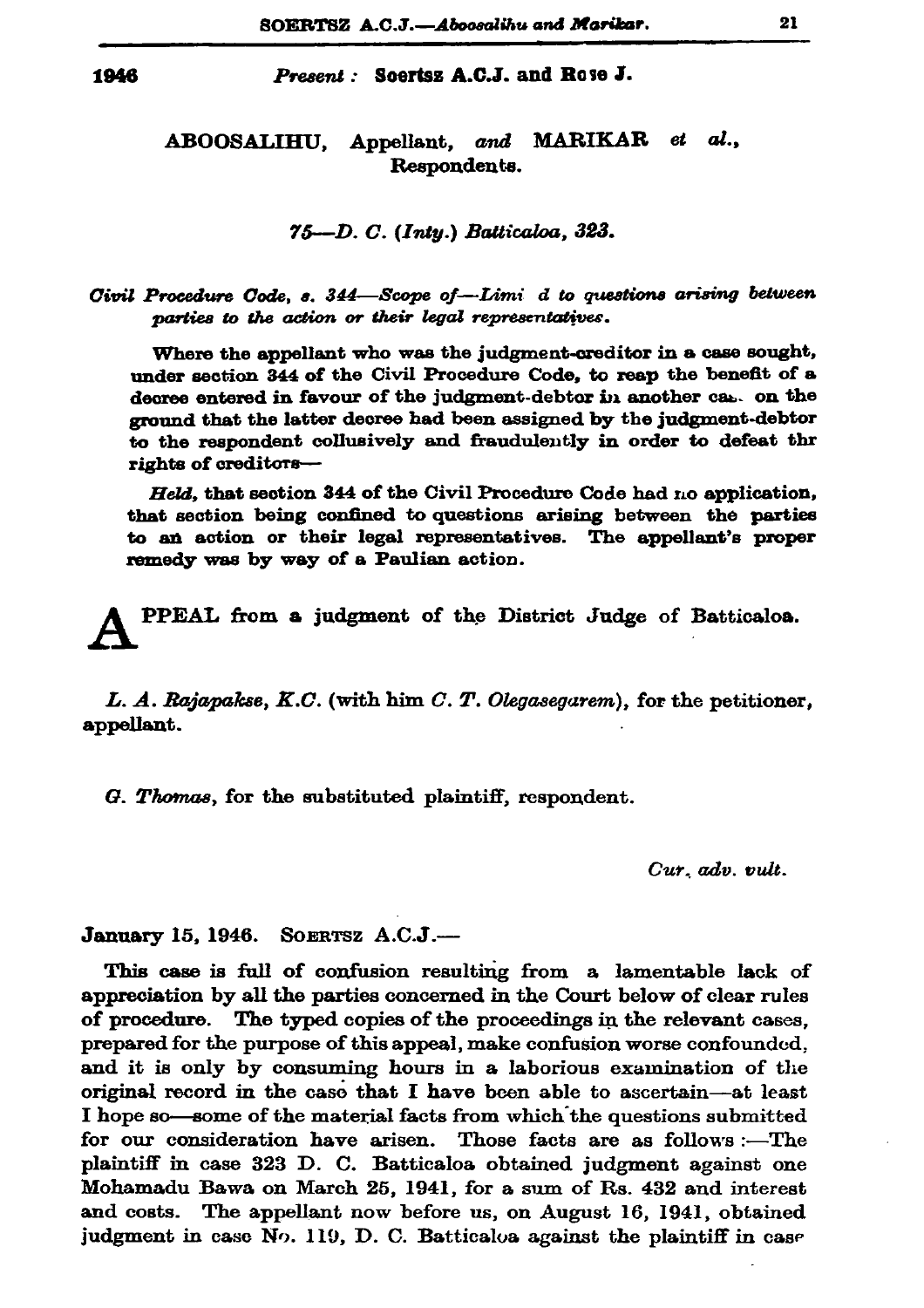No. 323 for a sum of Rs. 449, and on August 18, 1941, he purported to seize the decree the plaintiff in D. C. Batticaloa 323 had obtained. But by a writing, valid on the face of it, the plaintiff in case 323 D.C. Batticaloa had assigned his decree to the first respondent to this appeal who, by an order of Court, has been substituted as plaintiff to enable him to proceed to the execution of the decree in 323 D. C. Batticaloa by virtue of his assignment.

The question thus arose whether the appellant or the first respondent who is the substituted plaintiff is entitled to reap the benefit of the decree in D. C. Batticaloa 323. It is established, beyond question now, by the ruling of the Divisional Bench that heard the appeal in Kailasan Pillai v. Palaniappa Chettiar<sup>1</sup> that in circumstances such as exist in the present case, the assignment being prior to the seizure prevails over it. But it was submitted to us that in view of the fact that the appellant had opposed the respondent's application also on the ground that it was collusive and fraudulent and with a view to defeating the appellant's claim that question should have been tried by the Judge when he was considering the question under section 344 of the Civil Procedure Code which the appellant contended was the section that applied. The point for decision, then, is whether that section applies, and if it does, whether such an issue can be tried and determined under it. The section is in these terms-

"All questions arising between the parties to the action or their legal representatives and relating to the execution of the decree, shall be determined by order of the Court executing the decree, and not by separate action".

The decree, that the appellant is seeking to execute is the decree he obtained in case No. 119 D. C. Batticaloa against the plaintiff in case No. 323 D. C. Batticaloa and in regard to case No. 119 the first respondent to this appeal is no party. He, by virtue of his substitution, is now a party to case No. 323 D. C. Batticaloa. For that reason alone, it seems to me that section 344 has no application, that section being confined to questions arising between the parties to the action or their legal representatives. The parties to the action in which the decree sought to be executed are the appellant and Mohamadu Bawa. The first respondent is a complete stranger to that action. But, even if section 344 applied, I greatly doubt that such an issue as was raised by the appellant, could be tried under it. It seems to me that the appellant has been acting in misconception of his rights and of the rules of procedure. So far as the facts disclose, it seems to me that the appellant's remedy was by way of a Paulian action. If disregarding section 344 under which appellant's Counsel placed his case, the matter be examined in the light of section 234 of the Civil Procedure Code which provides the mode of seizure in a case like this, again the appellant is involved in difficulty for the minute in the journal relied on by the appellant can hardly be said to be "an order of the Court directing the proceeds of the former decree to be applied in satisfaction of the latter"

<sup>1</sup> 35 N.L.R. 342,